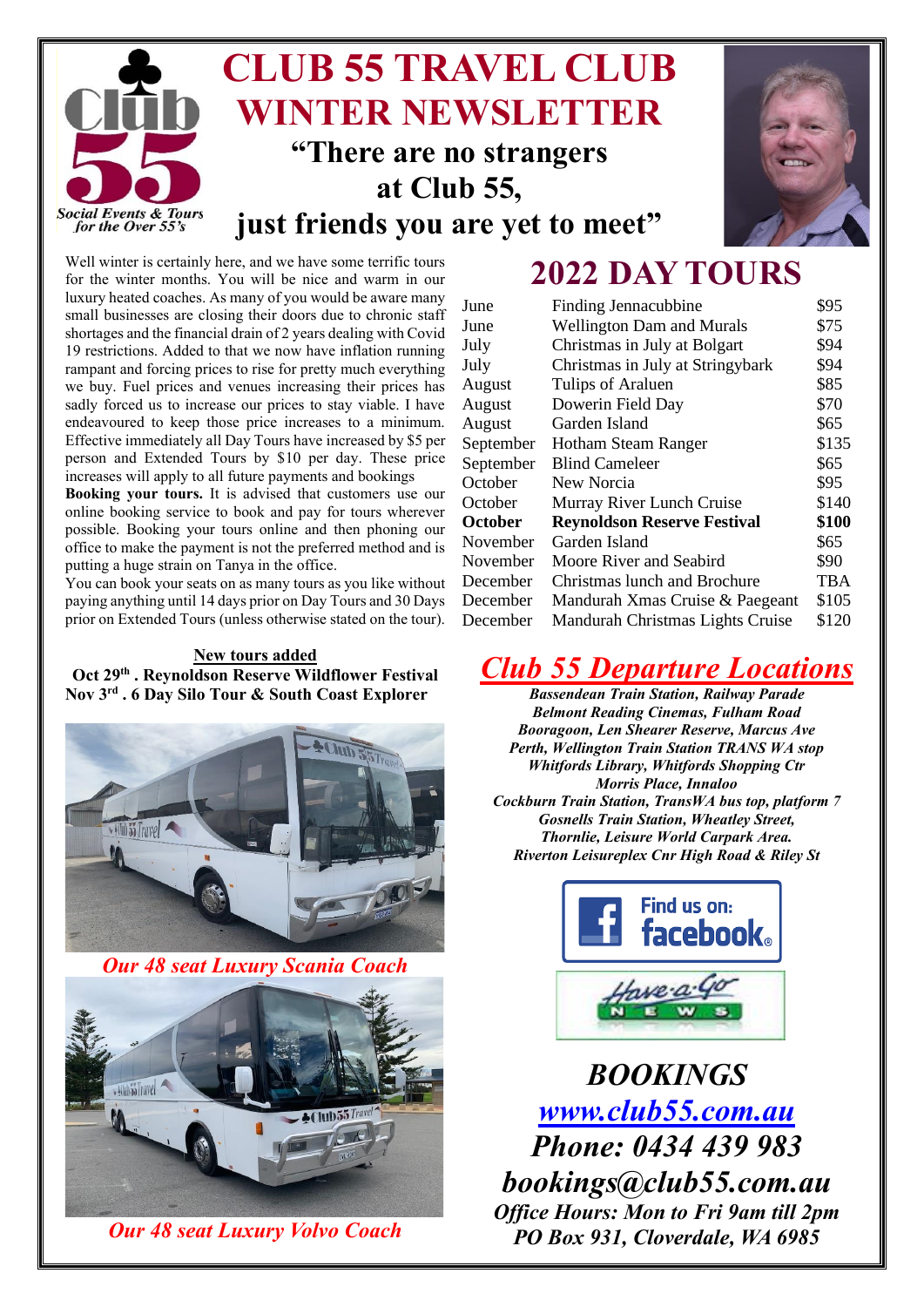# **EXTENDED TOURS 2022**

| Friday 12 <sup>th</sup> August      | 4 Day Nannup Flower & Garden                        | \$1015 |
|-------------------------------------|-----------------------------------------------------|--------|
| Saturday 20 <sup>th</sup> August    | 2 Day Wave Rock and Canola                          | \$345  |
| Saturday 17 <sup>th</sup> September | 2 Day Whale Watching Tour                           | \$415  |
| Saturday 1 <sup>st</sup> October    | 2 Day Lord Forrest and Boat Cruise                  | \$425  |
| Friday 18 <sup>th</sup> November    | 2 Day Busselton and Abbey Beach Resort              | \$340  |
| Friday 25 <sup>th</sup> November    | 4 Day Margaret River and Augusta                    | \$1035 |
| Thursday 3 <sup>rd</sup> November   | <b>6 Day Mural and Silo Tour</b>                    | \$1590 |
| Friday 9 <sup>th</sup> December     | 2 Day Manjimup Cherry Festival                      | \$380  |
| June                                | <b>Finding Jennacubbine</b>                         | \$95   |
| Thursday 16 <sup>th</sup>           | Booragoon 8.00am, Belmont 8.30am, Bassendean 9.00am |        |
| Monday 20th                         | Perth 8.00am, Innaloo 8.30am, Whitfords 9.00am      |        |

**Monday 27th Riverton 8.20am, Thornlie 8.40am, Gosnells 9.00am**

Today's jaunt will take us to a little country pub, known locally as the "End of the Road Steakhouse." It's just past the CWA on the left and hay bales on the right. We make our way directly to Northam for a scrumptious Club 55 morning tea and free time to check out the visitors centre and the swinging bridge and maybe see some of the magnificent White Swans that frequent the river. We will also show you some of the obstacles the competitors for the Avon Decent face as they depart Northam. Time now for a top lunch at a down to earth country pub, Jennacubbine Tavern. Located some 20 minutes out of Northam, Jennacubbine provides a great day's touring in the Club 55 tradition. On our return we take a break in Sawyers Valley where you can check out the Op shop, Crystal shop and other interesting shops before making our way home.

# **June Wellington Dam and Collie Mural \$75**

**Wednesday 29th Bassendean 7.15am, Perth 7.45am, Cockburn Central 8.00am**

We enjoy our traditional Club 55 morning tea along the way as we make our way to Wellington Dam. Collie looks set to earn a place on the tourist map with a 6,500-square-metre mural being splashed across the Wellington Dam wall which is the highlight of the new Collie Mural Trail. 15 mural teams painted at 20 mural sites throughout this small town. You will be given free time to wander the town and purchase your lunch. Before making our return journey home via Harvey Cheese where you can purchase one of their famous ice-creams.

# **July Christmas in July at Bolgart Hotel \$94** Tuesday 19<sup>th</sup> **Booragoon 8.00am, Belmont, 8.30am, Bassendean 9.00am**<br>Friday  $22^{nd}$  Whitfords 8.00am, Innaloo 8.30am, Perth 9.00am **Friday 22nd Whitfords 8.00am, Innaloo 8.30am, Perth 9.00am Monday 25th Riverton 8.20am, Thornlie 8.40am, Gosnells 9.00am**

We head to Bindoon for a delightful Club 55 morning tea and then continue via the Chittering Valley and on into the Avon Valley to the tiny town of Bolgart. Time to check out The Bolgart Bell Tower which was built as a fun alternative to the Swan Bell Tower in Perth, a subject of great controversy. As populations of many country towns have declined, businesses have had to close and perhaps the saddest moment is when the local pub puts a closed sign on its door. Fortunately for Bolgart, the locals were not willing to let that happen. While this isn't the first community to come together and invest their funds into a local business, such as the pub, few have a vision that is as exciting as what is planned for the Bolgart Hotel. While their plans might seem ambitious, a consortium of people from Bolgart and one or two from surrounding areas are passionate enough to make it happen, including the plan to establish a micro-brewery and cidery in conjunction with Funk Cider. They want the pub to thrive again and return it to being the heart of the town. Bolgart farmers Paul Michael and Edward Ludemann are two of the more than 30 individual people from 16 families who make up the syndicate that purchased the pub in early May 2020. We'll settle in for a hearty 2 course Xmas in July lunch at the restored Bolgart Hotel; then make our way back via Toodyay with a stop to visit the Coorinja Winery for some tastings.

## **July Christmas in July at Stringybark Winery \$94 Friday 29th Booragoon 8.00am, Perth 8.30am, Bassendean 9.00am**

We head off for a traditional Club 55 picnic morning at Whiteman Park where you will have free time to visit the Craft village or the Motor Museum. We continue our journey into the beautiful Chittering Valley where you will get to see one of the most impressive buildings in the area, The Divine Mercy Catholic Church. Next stop is the Stringy Bark Winery where we can relax, taste the latest vintage, and enjoy a hearty Christmas lunch. After a delightful visit, we will slowly make our way back to home with a stop in the Swan Valley for chocolate tastings at Whistlers Chocolate factory.

| <b>August</b>              | Tulips of Araluen and Happy Gathering Chinese                                                                                | \$85 |
|----------------------------|------------------------------------------------------------------------------------------------------------------------------|------|
| Tuesday 23rd               | Bassendean 8.15am, Belmont 8.35am, Booragoon 9.00am                                                                          |      |
| Wednesday 24 <sup>th</sup> | Whitfords 8.00am, Innaloo 8.30am, Perth 9.00am                                                                               |      |
| Friday $26th$              | Riverton 8.20am, Thornlie 8.40am, Gosnells 9.00am                                                                            |      |
|                            | We make our way directly to Araluen Botanical Park for the annual Tulins Festival On arrival we will have our traditional me |      |

e our way directly to Araluen Botanical Park for the annual Tulips Festival. On arrival, we will have our traditional morning tea before free time to explore these magnificent gardens and the impressive displays of Tulips and many other wildflowers that make Araluen home. For lunch you will enjoy a single course Chinese meal at The Happy Gathering Chinese Restaurant in Armadale. We will stop at the Strawberry Farm for some farm fresh strawberries before making our way home.

Please advise meal choices when making your booking, satay beef, sweet and sour pork, honey chicken, garlic chicken or sweet and sour fish.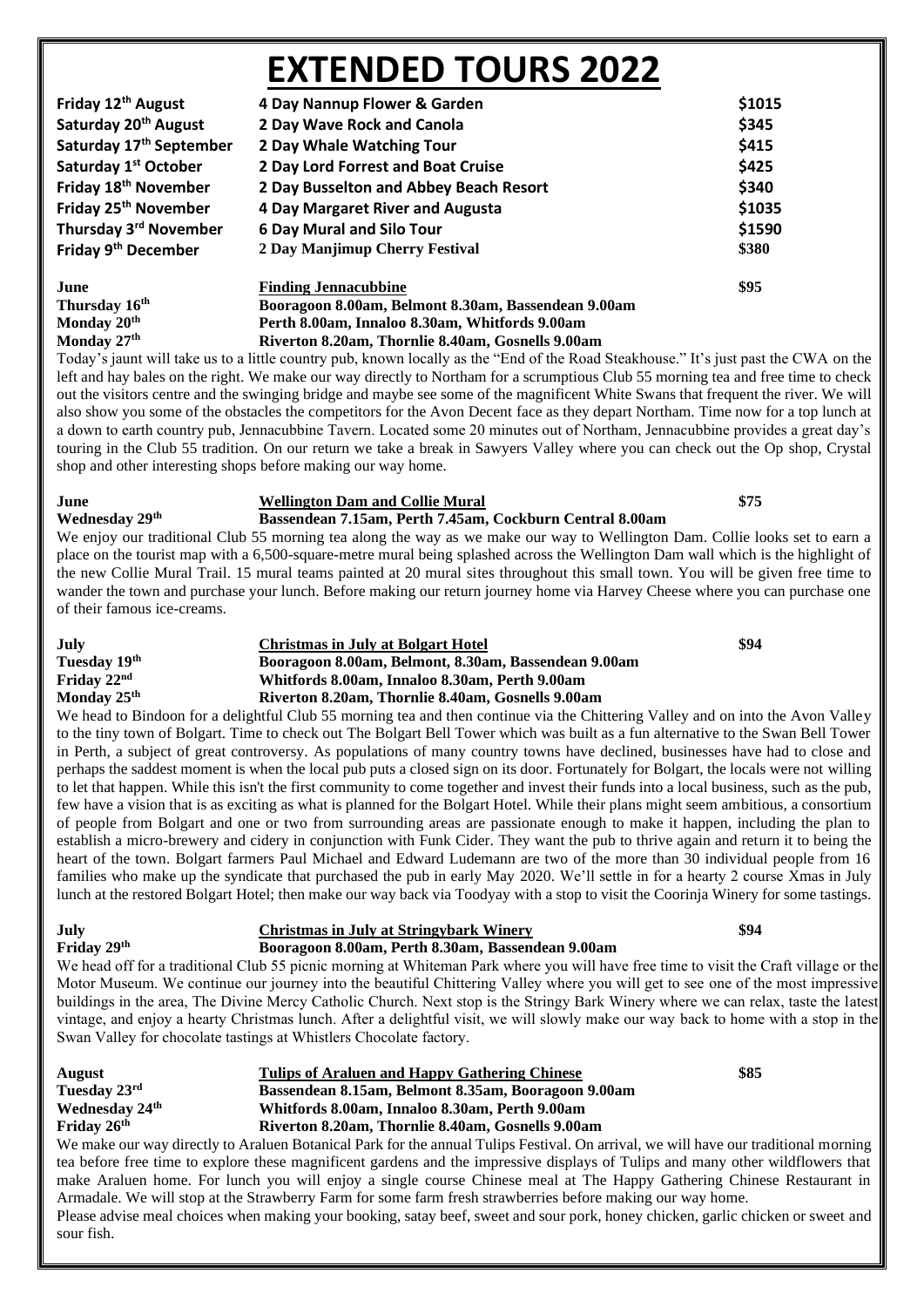| Why not join Club 55 for the iconic Dowerin Field Day. Located approximately 2 hours' drive through the magnificent scenic Avon       |
|---------------------------------------------------------------------------------------------------------------------------------------|
| Valley. Retrace the steps that the early prospectors made as they made their way out to the gold fields. The Avon Valley is alive     |
| with color at this time of year with masses of bright yellow Canola crops. Rivers and waterfalls are flowing, and wildflowers abound. |
| Enjoy morning tea at the beautiful Noble Falls, free time in Dowerin to check it all out. Purchase some lunch from one of the many    |
| food vendors at the festival. On our return journey to Perth, we will stop off and do some wine tasting at one of the oldest wineries |
| in Western Australia. Entry at own cost.                                                                                              |
|                                                                                                                                       |

**Thursday 25th Booragoon 7.00am, Perth 7.35am, Bassendean 8.00am**

### **August Garden Island \$65 Tuesday 30th Gosnells 8.20am, Thornlie 8.40am, Riverton 9.00am**

We will pipe you aboard then proceed to the Shoalwater Bay area where we'll pause for a delightful morning tea. We make our way to the security clearance area where we meet our guide who will provide us with an informative tour of Garden Island and the HMAS Stirling Naval Base, including the "Z Force" memorial, Cliff Head lookout and the port and museum at the Fleet Base Amenities. After the tour, we stop at the Rockingham foreshore for some free time where you can purchase some lunch from the many food outlets or simply enjoy a picnic in the park before making our making our way slowly home.

## **September Hotham Valley Steam Ranger \$135 Sunday 4th Bassendean 7.30am, Belmont 8.00am, Booragoon 8.30am Sunday 18th Whitfords 7.50am, Innaloo 8.10am, Perth 8.30am**

We make our way directly to Dwellingup where we will enjoy our traditional Club 55 morning tea before boarding the steam ranger where you will enjoy a 2-hour journey with the licensed café serving various refreshments. You travel westward down to Isandra Siding, 14 Kilometers away where you will have a 30-minute stop over. During this time the locomotive will move to the opposite end of the train. You will be thrilled by the magnificent sound of a steam locomotive hard at work climbing the West Australia's steepest and most spectacular section of railway, through the darling range escarpment. On our return to Dwellingup we enjoy a lovely 2 course lunch at the Dwellingup Hotel. Time to visit some of the craft shops before slowly making our way home with a stop for some farm fresh strawberries.

Payment in full 6 weeks prior to the tour. No refunds after this date.

**September Blind Cameleer \$65**

# **Wednesday 21st Booragoon 8.00am, Belmont 8.30am, Bassendean 9.00am**

We make our way directly to Noble Falls for our traditional Club 55 morning tea. Well, he said he would do it and he has fulfilled his ambition. Max has moved to a new property and has expanded his business with a new processing plant and many more Camels to add to his existing flock. Max will give you a talk on this new industry and show you his loving Camels and their cute babies. He is truly an inspirational man. He started with a dream to run his own farm. Diagnosed with Retinitis Pigmentosa, a disease that has left Max almost totally blind, this dream seemed impossible to many, but not to Max. He had already mastered a lot of challenges in his life, competing in the Paralympics twice and completing a PhD in Agricultural Science, now he was ready for the next adventure. After our tour we make our way into Toodyay for some free time for lunch and to visit the Op Shops and the famous Christmas 360 Shop. If you prefer, a catered lunch can be arranged for your group. After lunch we visit the historic Coorinja Winery for some wine tasting before slowly making our way home.

| <b>October</b>           | <b>New Norcia and Benedictine Monks</b>             | \$90 |
|--------------------------|-----------------------------------------------------|------|
| Tuesday 18 <sup>th</sup> | Booragoon 8.00am, Belmont 8.30am, Bassendean 9.00am |      |
| Friday $21st$            | Perth 8.00am, Innaloo 8.30am, Whitfords 9.00am      |      |
| Monday 24 <sup>th</sup>  | Gosnells 8.20am. Thornlie 8.40am. Riverton 9.00am   |      |
|                          |                                                     |      |

We travel via scenic Bindoon, pausing for morning tea on route to New Norcia. Here your coach captain will give you full commentary on the fascinating history of this Spanish-style monastic enclave, located in the wheat-belt of Western Australia. We visit the historic church and enjoy a drive around and delight in the magnificent architecture of the town, before a hearty 3 course "Monk lunch" where you will enjoy the same meal the Benedictine Monks will be enjoying on that day. There will be time to visit the gift shop and museum before we slowly make our way home. Entry fees apply to the museum and gallery \$10.

# **October Murray River Lunch Cruise \$140 Wednesday 26th Bassendean 8.15am, Belmont 8.35am, Booragoon 9.00am**

Club 55 will travel directly to Mandurah where you will board this relaxing half-day cruise. Sit back and take in the natural beauty of the region. Aboard the Murray River Lunch Cruise, you will:

- Start the morning cruising through the beautiful Mandurah city center.
- Cruise past wetlands abounding with birdlife.
- Witness our famous Bottlenose dolphins as they surf and play in the wake of the boat.
- Enjoy a delicious lunch on board, served upon entering the serene, winding Murray River.
- Sit back, relax, and take in the stunning scenery, passing quaint homes and an array of flora and fauna on the river, cruising as far as the Murray River Bridge (Forrest Highway).
- Stop at the Coopers Mill heritage island site (pending weather  $\&$  jetty access), where afternoon tea will be served, you are welcome to wander or follow our tour guide to learn more about the mill.

The Murray River is the longest permanent river in the Jarrah Forest and one of the few major rivers that remains undammed. Popular with canoeists, kayakers, fishermen and nature-lovers, it is one of the Shire of Murray's most picturesque attractions. Payment in full one month prior to departure. No refunds after this point.

August **Dowerin Field Day** and Canola Crops<br> **Thursday 25<sup>th</sup> Booragoon 7.00am, Perth 7.35am, Bassendean 8.00am**